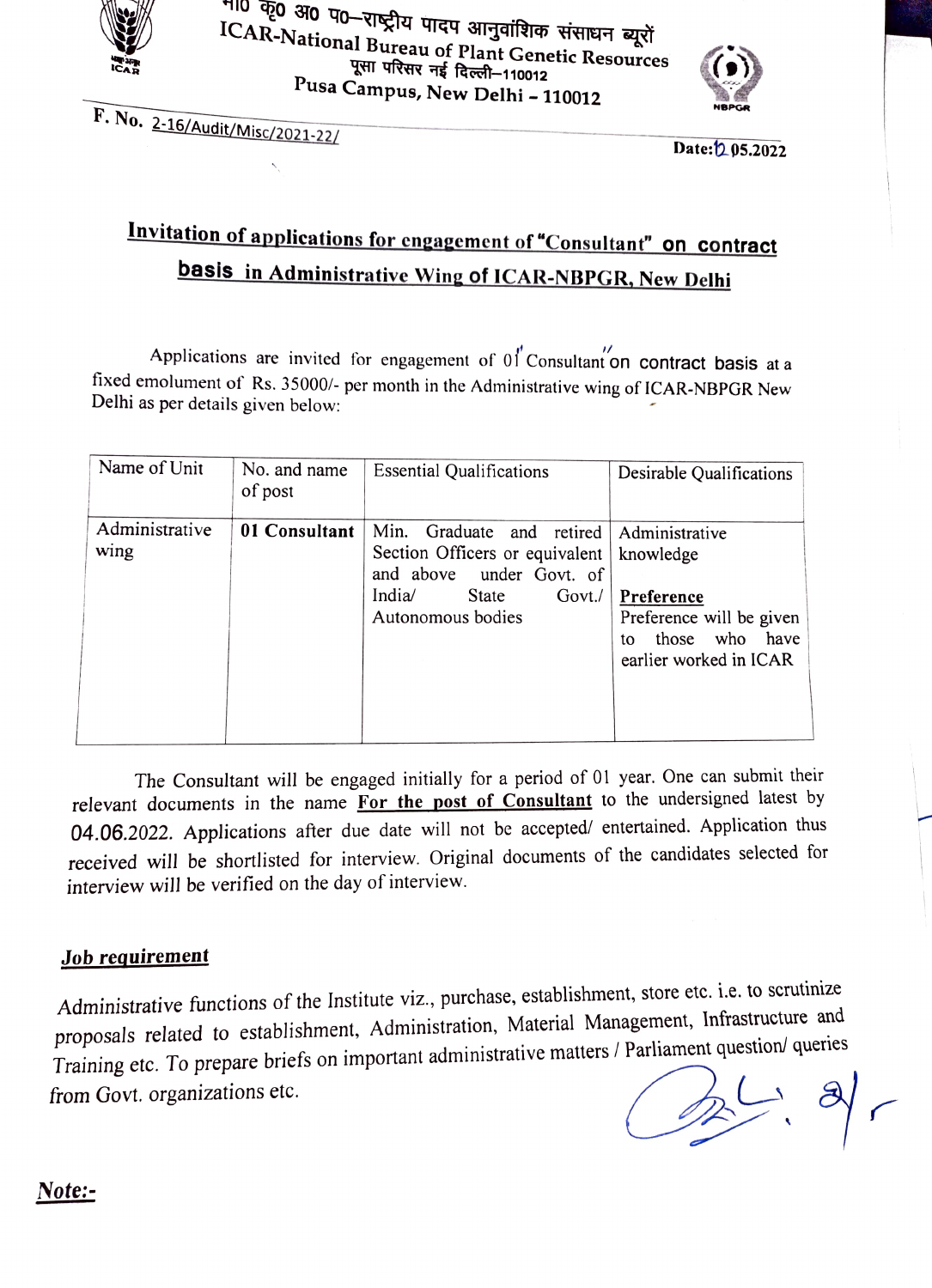- $-2-$
- 1. The candidates are advised to visit the website regularly.
- Duration of engagement can be curtailed/extended as per need and subject to performance<br>of the candidate.  $2.$ of the candidate.
- The candidate age should not exceed 65 years of age on the last date of submission<br>application. 3.
- Candidates will be shortlisted based on their documents. These shortlisted candidates will<br>undergo an interview. 4.
- The candidate should bring hard copy of CV and a passport size photo, attested certificates and other relevant documents at the time of interview, if found shortlisted and called for interview. 5.
- 6. No TA/DA will be paid to the candidates for attending the interview
- Onlv those candidates who are called should attend the interview. Candidates not called  $7<sup>1</sup>$ will not be allowed to appear for the interview.
- 8. Eligible candidates who are called for interview will be required to be present at least 30 minutes before scheduled time on the date of interview for completing necessary formalities.

#### Other Terms and Conditions

- a) The engagement will not constitute a regular job or appointment of any nature in the ICAR-NBPGR and shall not be considered a case of re-employment.
- b) Concealing of facts and canvassing in any form shall lead to disqualification or termination of candidature.
- c) Candidate should be willing to complete the allotted work in time. Work may be allotted based on the requirement of the work.
- d) The working hours will be same as of regular employees of ICAR-NBPGR. No extra benefits will be allowed for working beyond office hours.
- e) The Consultant shall have to comply with the Sexual Harassment of Women at Workplace (Prevention, Prohibition and Redressal) Act 2013. A declaration in this regard shall have to be submitted at the time of joining
- ICAR-NBPGR shall not be responsible for any loss, accident, damages/ injury suffered by  $\mathbf{f}$ him/her, whatsoever arising in or out of the execution of his work, including travel.
- g) The Director, ICAR-NBPGR reserves the right to terminate / extend the Sprvices of the consultant, without providing any reason, whatsoever.

S/d

(Prasdn jit) Administrative officer